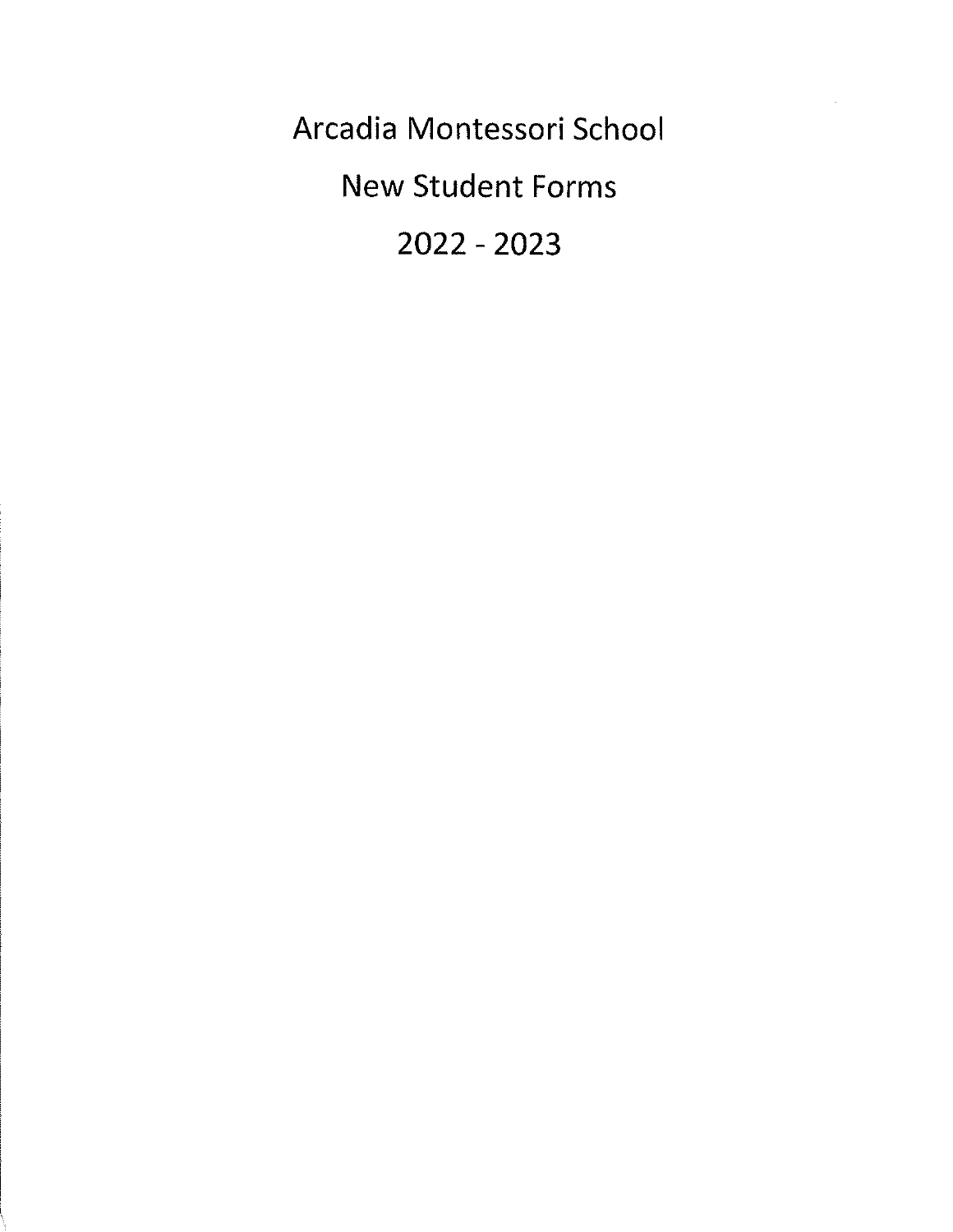### IDENTIFICATION AND EMERGENCY INFORMATION

| HOME PHONE THE CONSTRUCTION OF THE CONSTRUCTION OF THE CONSTRUCTION OF THE CONSTRUCTION OF THE CONSTRUCTION OF                                                                                                                |                                                                                                                                                                                                                                | BOTH PARENTS LIVING AT THIS ADDRESS? |  |
|-------------------------------------------------------------------------------------------------------------------------------------------------------------------------------------------------------------------------------|--------------------------------------------------------------------------------------------------------------------------------------------------------------------------------------------------------------------------------|--------------------------------------|--|
| PARENT NAME                                                                                                                                                                                                                   |                                                                                                                                                                                                                                |                                      |  |
|                                                                                                                                                                                                                               |                                                                                                                                                                                                                                |                                      |  |
|                                                                                                                                                                                                                               |                                                                                                                                                                                                                                |                                      |  |
|                                                                                                                                                                                                                               |                                                                                                                                                                                                                                |                                      |  |
| COMPANY NAME CELL WORK WORK WORK                                                                                                                                                                                              |                                                                                                                                                                                                                                |                                      |  |
|                                                                                                                                                                                                                               |                                                                                                                                                                                                                                |                                      |  |
|                                                                                                                                                                                                                               |                                                                                                                                                                                                                                |                                      |  |
|                                                                                                                                                                                                                               | ADDITIONAL PERSONS WHO MAY BE CALLED IN AN EMERGENCY                                                                                                                                                                           |                                      |  |
| NAME PHONE PHONE PHONE PHONE                                                                                                                                                                                                  |                                                                                                                                                                                                                                |                                      |  |
|                                                                                                                                                                                                                               |                                                                                                                                                                                                                                |                                      |  |
| NAME PHONE PHONE PHONE                                                                                                                                                                                                        |                                                                                                                                                                                                                                |                                      |  |
|                                                                                                                                                                                                                               | PHYSICIAN TO BE CALLED IN AN EMERGENCY                                                                                                                                                                                         |                                      |  |
| NAME <u> PHONE</u>                                                                                                                                                                                                            |                                                                                                                                                                                                                                |                                      |  |
| ADDRESS ARE A CONTROL CONTROL CONTROL CONTROL CONTROL CONTROL CONTROL CONTROL CONTROL CONTROL CONTROL CONTROL CONTROL CONTROL CONTROL CONTROL CONTROL CONTROL CONTROL CONTROL CONTROL CONTROL CONTROL CONTROL CONTROL CONTROL |                                                                                                                                                                                                                                |                                      |  |
|                                                                                                                                                                                                                               |                                                                                                                                                                                                                                |                                      |  |
| IF PHYSICIAN CANNOT BE REACHED, WHAT ACTION SHOULD BE TAKEN?<br>$\Box$<br>Emergency hospital physician                                                                                                                        |                                                                                                                                                                                                                                |                                      |  |
| $\Box$                                                                                                                                                                                                                        | Other experiences are a series of the series of the series of the series of the series of the series of the series of the series of the series of the series of the series of the series of the series of the series of the se |                                      |  |
|                                                                                                                                                                                                                               |                                                                                                                                                                                                                                |                                      |  |
|                                                                                                                                                                                                                               | NAMES OF OTHER PERSONS AUTHORIZED TO TAKE CHILD FROM FACILITY                                                                                                                                                                  |                                      |  |
| <b>NAME</b>                                                                                                                                                                                                                   | RELATIONSHIP_                                                                                                                                                                                                                  | PHONE                                |  |
| <b>NAME</b>                                                                                                                                                                                                                   | <b>RELATIONSHIP</b>                                                                                                                                                                                                            | PHONE                                |  |
| <b>NAME</b>                                                                                                                                                                                                                   | <b>RELATIONSHIP</b>                                                                                                                                                                                                            | PHONE                                |  |
| NAME                                                                                                                                                                                                                          | RELATIONSHIP                                                                                                                                                                                                                   | <b>PHONE</b>                         |  |

USUAL TIME CHILD WILL BE PICKED UP DOES CHILD NEED A NAP?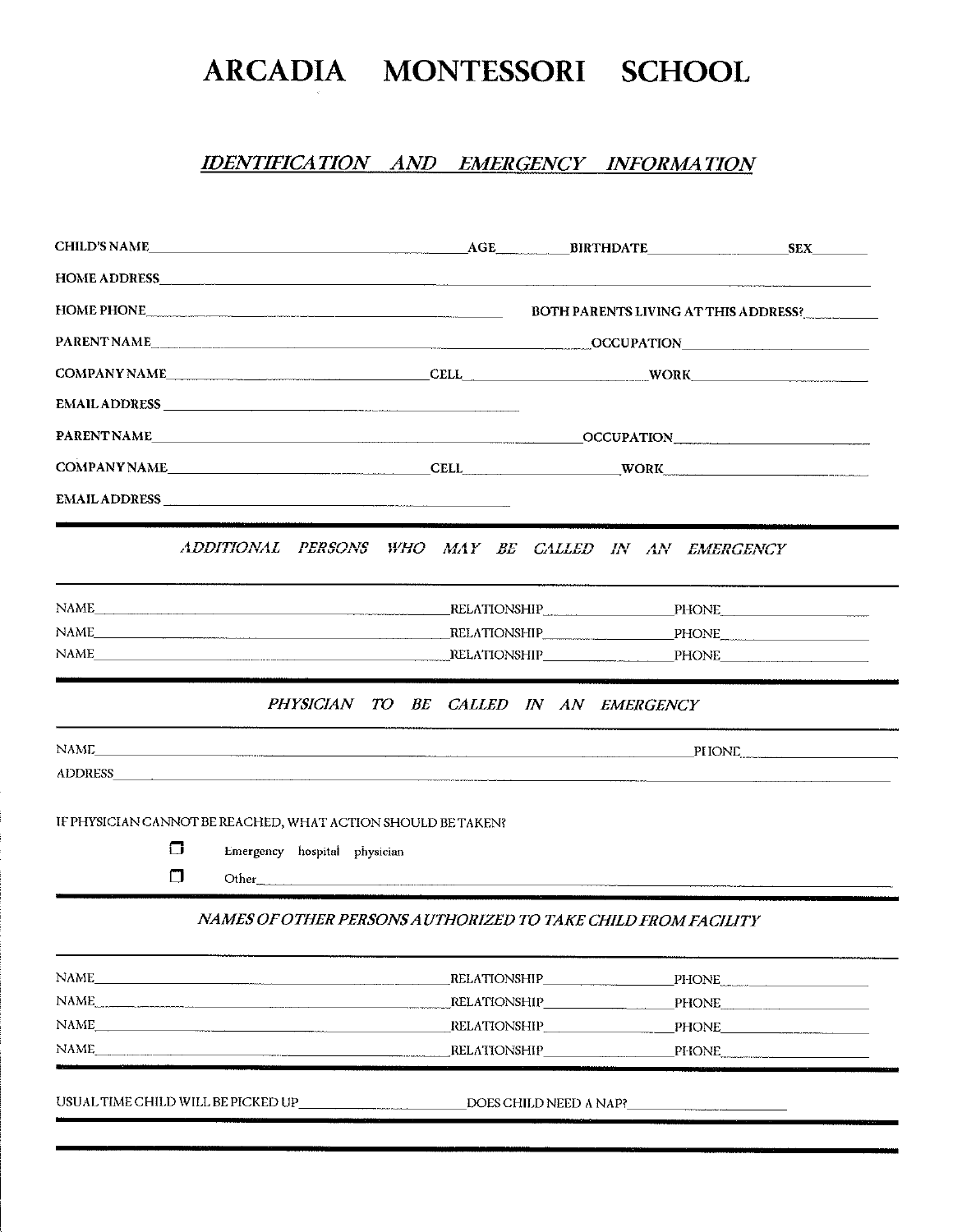### CHILD'S PREADMISSION HEALTH HISTORY-PARENT'S REPORT

| CHILD'S NAME                                                                                    |                  |                         |                                  |    |                                                                  | SEX                                  | <b>BIRTH DATE</b>                           |                                                                |               |
|-------------------------------------------------------------------------------------------------|------------------|-------------------------|----------------------------------|----|------------------------------------------------------------------|--------------------------------------|---------------------------------------------|----------------------------------------------------------------|---------------|
| <b>FATHER'S NAME</b>                                                                            |                  |                         |                                  |    |                                                                  | DOES FATHER LIVE IN HOME WITH CHILD? |                                             |                                                                |               |
| MOTHER'S NAME                                                                                   |                  |                         |                                  |    |                                                                  | DOES MOTHER LIVE IN HOME WITH CHILD? |                                             |                                                                |               |
| IS /HAS CHILD BEEN UNDER REGULAR SUPERVISION OF PHYSICIAN?                                      |                  |                         |                                  |    |                                                                  |                                      | DATE OF LAST PHYSICAL MEDICAL EXAMINATION   |                                                                |               |
| DEVELOPMENTAL HISTORY (*For infants and preschool-age children only)                            |                  |                         |                                  |    |                                                                  |                                      |                                             |                                                                |               |
| WALKED AT*                                                                                      |                  | <b>MONTHS</b>           | <b>BEGAN TALKING AT*</b>         |    | MONTHS                                                           |                                      | TOILET TRAINING STARTED AT*                 |                                                                | <b>MONTHS</b> |
| PAST ILLNESSES - Check Illnesses that child has had and specify approximate dates of illnesses: |                  |                         |                                  |    |                                                                  |                                      |                                             |                                                                |               |
|                                                                                                 |                  | <b>DATES</b>            |                                  |    | DATES                                                            |                                      |                                             |                                                                | <b>DATES</b>  |
| Chicken Pox<br>ப                                                                                |                  |                         | <b>Diabetes</b><br>⊔             |    |                                                                  |                                      | $\Box$                                      | Poliomyelitis                                                  |               |
| □<br>Asthma                                                                                     |                  |                         | Epilepsy<br>U                    |    |                                                                  |                                      | U<br>(Rubeola)                              | <b>Ten-Day Measles</b>                                         |               |
| $\Box$<br><b>Rheumatic Fever</b>                                                                |                  |                         | Whooping cough<br>⊔              |    |                                                                  |                                      | ∐                                           | <b>Three-Day Measles</b>                                       |               |
| $\Box$<br><b>Hay Fever</b>                                                                      |                  |                         | $\Box$<br>Mumps                  |    |                                                                  |                                      | (Rubella)                                   |                                                                |               |
| SPECIFY ANY OTHER SERIOUS OR SEVERE ILLNESSES OR ACCIDENTS                                      |                  |                         |                                  |    |                                                                  |                                      |                                             |                                                                |               |
| DOES CHILD HAVE FREQUENT COLDS?                                                                 | $\Box$ YES       | $\Box$ NO               | HOW MANY IN LAST YEAR?           |    |                                                                  |                                      | LIST ANY ALLERGIES STAFF SHOULD BE AWARE OF |                                                                |               |
| DAILY ROUTINES (*For infants and preschool-age children only)<br>WHAT TIME DOES CHILD GET UP?*  |                  |                         |                                  |    |                                                                  |                                      |                                             |                                                                |               |
|                                                                                                 |                  |                         | WHAT TIME DOES CHILD GO TO BED?* |    |                                                                  |                                      |                                             | DOES CHILD SLEEP WELL?*                                        |               |
| DOES CHILD SLEEP DURING THE DAY?*                                                               |                  |                         | WHEN?*                           |    |                                                                  |                                      | HOW LONG?*                                  |                                                                |               |
| <b>DIET PATTERN:</b><br>(What does child usually                                                | <b>BREAKFAST</b> |                         |                                  |    |                                                                  |                                      |                                             | WHAT ARE USUAL EATING HOURS?<br>BREAKFAST ____________________ |               |
| eat for these meals?)<br>LUNCH                                                                  |                  |                         |                                  |    |                                                                  |                                      | LUNCH <sub>.</sub><br><b>DINNER</b>         |                                                                |               |
| <b>DINNER</b>                                                                                   |                  |                         |                                  |    |                                                                  |                                      |                                             |                                                                |               |
| ANY FOOD DISLIKES?                                                                              |                  |                         |                                  |    |                                                                  | ANY EATING PROBLEMS?                 |                                             |                                                                |               |
| IS CHILD TOILET TRANED?*                                                                        |                  | IF YES, AT WHAT STAGE:≠ |                                  |    | ARE BOWEL MOVEMENTS REGULAR? <sup>*</sup>                        |                                      |                                             | WHAT IS USUAL TIME? <sup>*</sup>                               |               |
| <b>YES</b><br>⊔<br><b>NO</b>                                                                    |                  |                         |                                  | □  | <b>YES</b><br>ப                                                  | <b>NO</b>                            |                                             |                                                                |               |
| WORD USED FOR URINATION*<br>WORD USED FOR 'BOWEL MOVEMENT'*                                     |                  |                         |                                  |    |                                                                  |                                      |                                             |                                                                |               |
| PARENT'S EVALUATION OF CHILD'S HEALTH                                                           |                  |                         |                                  |    |                                                                  |                                      |                                             |                                                                |               |
|                                                                                                 |                  |                         |                                  |    |                                                                  |                                      |                                             |                                                                |               |
| IS CHILD PRESENTLY UNDER A DOCTOR'S CARE?<br>$\Box$                                             |                  | IF YES, NAME OF DOCTOR: |                                  | □  |                                                                  |                                      | DOES CHILD TAKE PRESCRIBED MEDICATION(S)?   | IF YES, WHAT KIND AND ANY SIDE EFFECTS:                        |               |
| <b>YES</b><br>- NO<br>DOES CHILD USE ANY SPECIAL DEVICE(S):<br>IF YES, WHAT KIND:               |                  | ⊔<br>YES                | <b>NO</b>                        |    | DOES CHILD USE ANY SPECIAL DEVICE(S) AT HOME? IF YES, WHAT KIND: |                                      |                                             |                                                                |               |
| $\Box$<br>ப<br>YES.<br>- NO                                                                     |                  | □                       | $\Box$<br>YES                    | NO |                                                                  |                                      |                                             |                                                                |               |
| PARENT'S EVALUATION OF CHILD'S PERSONALITY                                                      |                  |                         |                                  |    |                                                                  |                                      |                                             |                                                                |               |
|                                                                                                 |                  |                         |                                  |    |                                                                  |                                      |                                             |                                                                |               |
| HOW DOES CHILD GET ALONG WITH PARENTS, BROTHERS, SISTERS AND OTHER CHILDREN?                    |                  |                         |                                  |    |                                                                  |                                      |                                             |                                                                |               |
|                                                                                                 |                  |                         |                                  |    |                                                                  |                                      |                                             |                                                                |               |
| HAS THE CHILD HAD GROUP PLAY EXPERIENCES?                                                       |                  |                         |                                  |    |                                                                  |                                      |                                             |                                                                |               |
| DOES THE CHILD HAVE ANY SPECIAL PROBLEMS/FEARS/NEEDS? (EXPLAIN.)                                |                  |                         |                                  |    |                                                                  |                                      |                                             |                                                                |               |
|                                                                                                 |                  |                         |                                  |    |                                                                  |                                      |                                             |                                                                |               |
| WHAT IS THE PLAN FOR CARE WHEN THE CHILD IS ILL?                                                |                  |                         |                                  |    |                                                                  |                                      |                                             |                                                                |               |
|                                                                                                 |                  |                         |                                  |    |                                                                  |                                      |                                             |                                                                |               |
| REASON FOR REQUESTING DAY CARE PLACEMENT                                                        |                  |                         |                                  |    |                                                                  |                                      |                                             |                                                                |               |
|                                                                                                 |                  |                         |                                  |    |                                                                  |                                      |                                             |                                                                |               |
|                                                                                                 |                  |                         |                                  |    |                                                                  |                                      |                                             |                                                                |               |
| PARENT'S SIGNATURE                                                                              |                  |                         |                                  |    |                                                                  |                                      |                                             | DATE                                                           |               |
| LIC 702 (7/99) (CONFIDENTIAL)                                                                   |                  |                         |                                  |    |                                                                  |                                      |                                             |                                                                |               |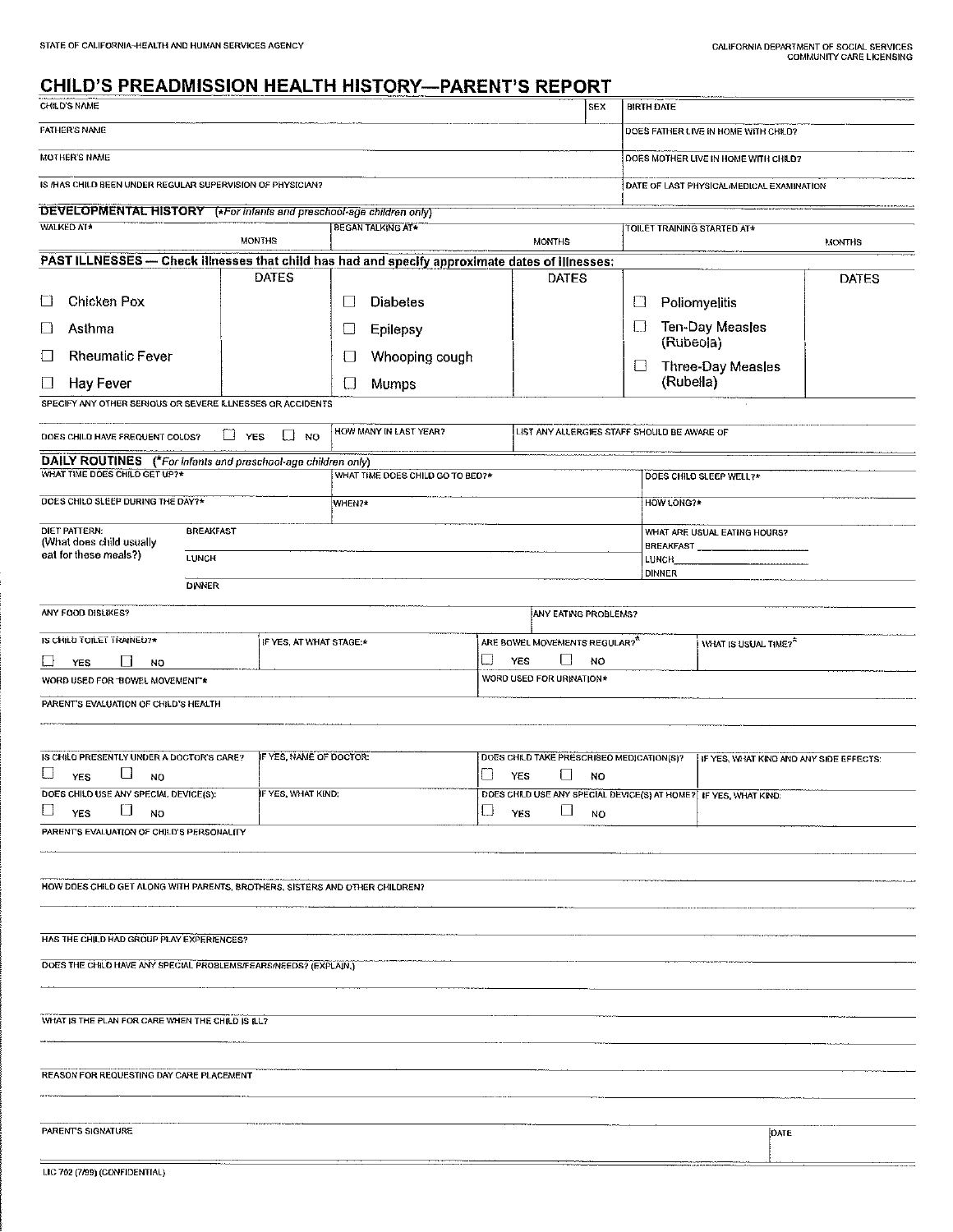<u> 1986 - Louis Communication de la communication de la communication de la communication de la communication de</u><br>La communication de la communication de la communication de la communication de la communication de la commun

### PHYSICIAN'S REPORT-CHILD CARE CENTERS

•

(CHILD'S PRE-ADMISSION HEALTH EVALUATION)

PART A — PARENT'S CONSENT (TO BE COMPLETED BY PARENT)

**1992** is being studied for readiness to enter  $MME OF CHLDP$  MIRTH DATE)

 . This Child Care Center/School provides a program which extends from NAME OF CHILD CARE CENTER/SCHOOL/

a.m./p.m. to \_\_\_\_\_\_\_ a.m./p.m. , \_\_\_\_\_\_\_\_\_\_ days a week.

Please provide a report on above-named child using the form below. I hereby authorize release of medical information contained in this report to the above-named Child Care Center.

(SIGNATURE OF PARENT, GUARDIAN, OR CHILD'S AUTHORIZED REPRESENTATIVE) (WITH THE TRODAY'S DATE)

# PART B – PHYSICIAN'S REPORT (TO BE COMPLETED BY PHYSICIAN)

| Problems of which you should be aware:                               |                      |
|----------------------------------------------------------------------|----------------------|
| Hearing:                                                             | Altergies: medicine; |
| Vision:                                                              | Insect stings:       |
| Developmental:                                                       | Food:                |
| Language/Speech:                                                     | Asihma:              |
| Dental:                                                              |                      |
| Other (include behavioral concerns):                                 |                      |
| Comments/Explanations:                                               |                      |
| "MEDICATION PRESCRIBED/SPECIAL ROUTINES/RESTRICTIONS FOR THIS CHILD! |                      |

#### IMMUNIZATION HISTORY: (Fill out or enclose California Immunization Record, PM-298.)

| <b>VACCINE</b>                                                                                                                                   | DATE EACH DOSE WAS GIVEN |  |  |     |                                                          |     |                         |     |  |     |                           |
|--------------------------------------------------------------------------------------------------------------------------------------------------|--------------------------|--|--|-----|----------------------------------------------------------|-----|-------------------------|-----|--|-----|---------------------------|
|                                                                                                                                                  | 1st                      |  |  | 2nd |                                                          | 3rd |                         | 4th |  | 5th |                           |
| POLIO (OPV OR IPV)                                                                                                                               |                          |  |  |     |                                                          |     |                         |     |  |     |                           |
| (DIPHTHERIA, TETANUS AND<br>OTP/DTaP/<br>(ACELLULAR) PERTUSSIS OR TETANUS<br><b>DT/Td</b><br>AND DIPHTHERIA ONLY)                                |                          |  |  |     |                                                          |     |                         |     |  |     |                           |
| (MEASLES, MUMPS, AND RUBELLA)<br>MMR                                                                                                             |                          |  |  |     |                                                          |     |                         |     |  |     |                           |
| (REQUIRED FOR CHILD CARE ONLY)<br>(HAEMOPHILUS B)<br><b>HIB MENINGITIS</b>                                                                       |                          |  |  |     |                                                          |     |                         |     |  |     |                           |
| <b>HEPATITIS B</b>                                                                                                                               |                          |  |  |     |                                                          |     |                         |     |  |     |                           |
| VARICELLA<br>(CHICKENPOX)                                                                                                                        |                          |  |  |     |                                                          |     |                         |     |  |     |                           |
| <b>SCREENING OF TB RISK FACTORS (listing on reverse side)</b>                                                                                    |                          |  |  |     |                                                          |     |                         |     |  |     |                           |
| <b>TE Risk factors not present; TB skin test not required.</b>                                                                                   |                          |  |  |     |                                                          |     |                         |     |  |     |                           |
| Risk factors present; Mantoux TB skin test performed (unless<br>previous positive skin test documented).<br>Communicable TB disease not present. |                          |  |  |     |                                                          |     |                         |     |  |     |                           |
| I have $\Box$<br>have not $\Box$                                                                                                                 |                          |  |  |     | reviewed the above information with the parent/guardian. |     |                         |     |  |     |                           |
| Physician:<br>Address:<br>.<br>1999 Martin Strand and American Strand American Strand Communication of the Communication of the Strand Americ    |                          |  |  |     |                                                          |     |                         |     |  |     |                           |
|                                                                                                                                                  |                          |  |  |     | Physician                                                |     | ∐ Physician's Assistant |     |  |     | <b>Nurse Practitioner</b> |
| LIC 701 (8/08) (Contidential)                                                                                                                    |                          |  |  |     |                                                          |     |                         |     |  |     | <b>PAGE</b> 1052          |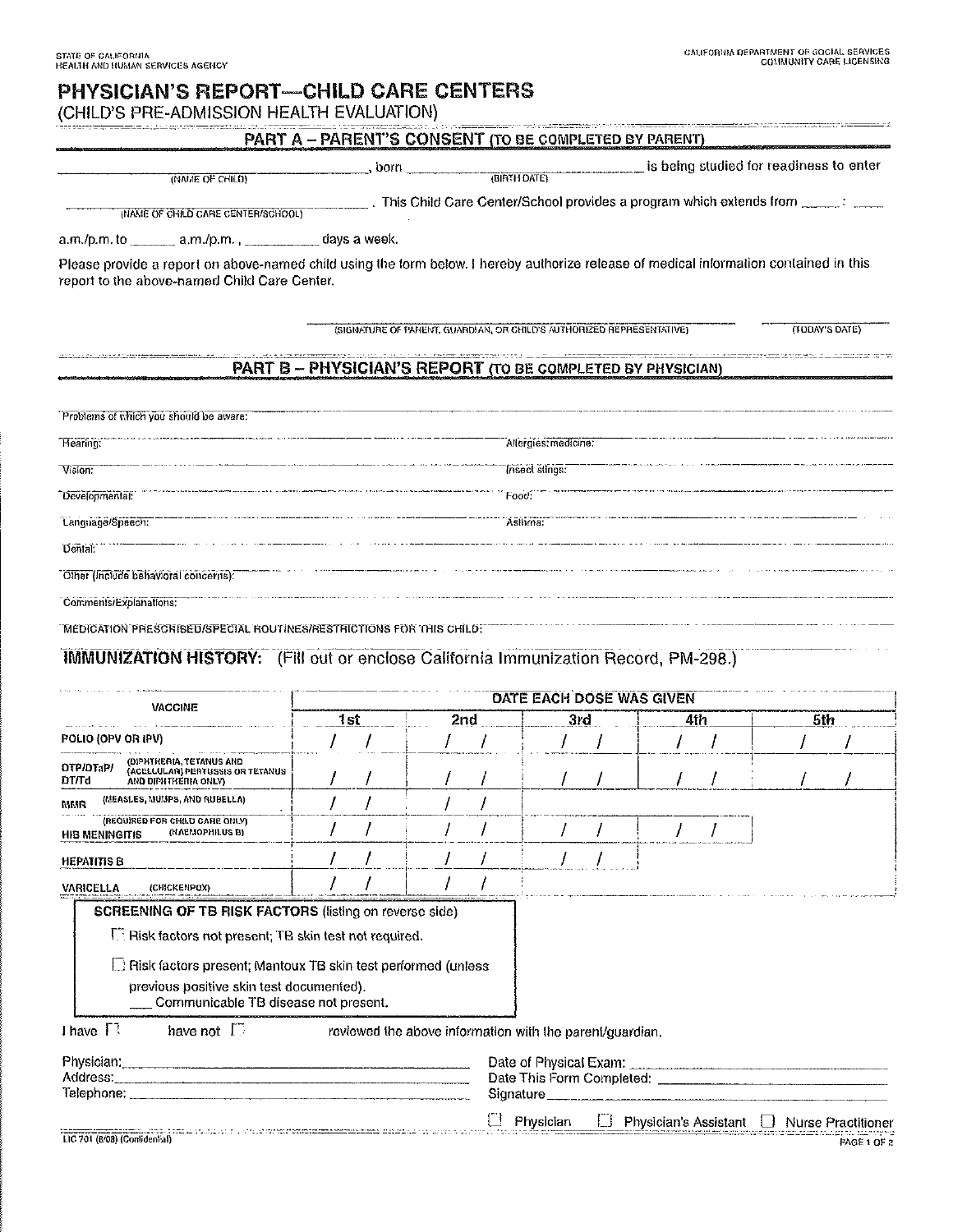<u> 1950 - John Berger, martin a</u>

### CHILD CARE CENTER NOTIFICATION OF PARENTS' RIGHTS

#### PARENTS' RIGHTS

As a Parent/Authorized Representative, you have the right to:

- I. Enter and inspect the child care center without advance notice whenever children are in care.
- 2. File a complaint against the licensee with the licensing office and review the licensee's public file kept by the licensing office.
- 3. Review, at the child care center, reports of licensing visits and substantiated complaints against the licensee made during the last three years.
- 4. Complain to the licensing office and inspect the child care center without discrimination or retaliation against you or your child.
- 5. Request in writing that a parent not be allowed to visit your child or take your child from the child care center, provided you have shown a certified copy of a court order.
- 6. Receive from the licensee the name, address and telephone number of the local licensing office.

| Licensing Office Name:        | Department of Social Services                          |
|-------------------------------|--------------------------------------------------------|
| Licensing Office Address:     | 1000 Corporate Center Dr. Suite 2008 Monterey Park, CA |
| Licensing Office Telephone #: | 323 981-3360                                           |

- 7. Be informed by the licensee, upon request, of the name and type of association to the child care center for any adult who has been granted a criminal record exemption, and that the name of the person may also be obtained by contacting the local licensing office.
- 8. Receive, from the licensee, the Caregiver Background Check Process form.
- NOTE: CALIFORNIA STATE LAW PROVIDES THAT THE LICENSEE MAY DENY ACCESS TO THE CHILD CARE CENTER TO A PARENT/AUTHORIZED REPRESENTATIVE IF THE BEHAVIOR OF THE PARENT/AUTHORIZED REPRESENTATIVE POSES A RISK TO CHILDREN IN CARE,

For the Department of Justice "Registered Sex Offender"database, go to www.meganslaw.ca.gov

110 tlEt5 (9/08) (Detach liere - Give Upper Portion lo Parents)

#### ACKNOWLEDGEMENT OF NOTIFICATION OF PARENTS' RIGHTS (Parent/Authorized Representative Signature Required)

| l, the parent/authorized representative of                                         | . have |
|------------------------------------------------------------------------------------|--------|
| received a copy of the "CHILD CARE CENTER NOTIFICATION OF PARENTS' RIGHTS" and the |        |
| CAREGIVER BACKGROUND CHECK PROCESS form from the licensee.                         |        |

Arcadia Montessori School

Name of Child care center

Signature (Parent/Authorized Representative) Date

NOTE: This Acknowledgement must he kept in child's file and a copy of the Notification given to parent/authorized representative.

For the Department of Justice "Registered Sex Offender"database go to www.meganslaw.ca.gov

<u> 1976 - Jacob Alexandro de Maria (h. 1982). Alexandro de la france de la capital de la capital de la capital d</u>

 $LIC$  SOS  $(9/68)$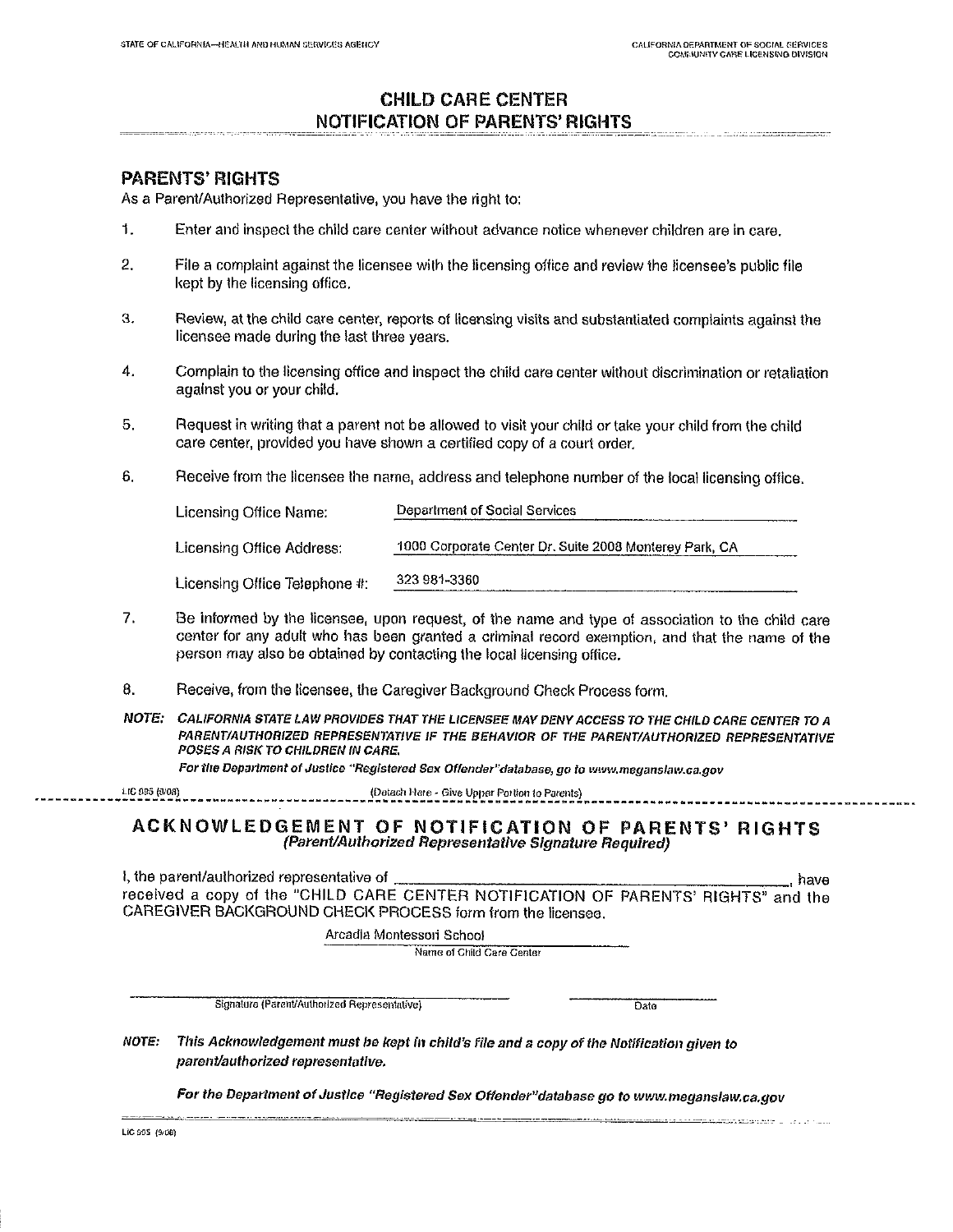<u> 12 mart - Ale Britannich versch</u>

# PERSONAL RIGHTS

#### Child Care Centers with a communication of the company

Personal Rights, See Section 101223 for waiver conditions applicable to Child Care Centers.

- (a) Child Care Centers. Each child receiving services from a Child Care Center shall have rights which include, but are not limited to, the following:
	- (1) To be accorded dignity in his/her personal relationships with staff and other persons.
	- (2) To be accorded safe, healthful and comfortable accommodations, furnishings and equipment to meet his/her needs.

and the company of the continuum of the contract of the continuum of the contract of the continuum of the contract of the contract of the contract of the contract of the contract of the contract of the contract of the cont

- (3) To be free from corporal or unusual punishment, infliction of pain, humiliation, Intimidation, ridicule, coercion, threat, mental abuse, or other actions of a punitive nature, including but not limited to: interference with daily living functions, including eating, sleeping, or toileting; or withholding of shelter, clothing, medication or aids to physical functioning.
- (4) To be informed, and to have his/her authorized representative, if any, informed by the licensee of the provisions of law regarding complaints including, but not limited to, the address and telephone number of the complaint receiving unit of the licensing agency and of information regarding confidentiality.
- (6) To be free to attend religious services or activities of his/her choice and to have visits from the spiritual advisor of his/her choice. Attendance at religious services, either in or outside the facility, shall be on a completely voluntary basis. In Child Care Centers, decisions concerning attendance at religious services or visits from spiritual advisors shall be made by the parent(s), or guardian(s) of the child.
- (6) Not to be locked in any room, building, or facility premises by day or night.
- (7) Not to be placed in any restraining device, except a supportive restraint approved in advance by the licensing agency.

#### THE REPRESENTATIVE/PARENT/GUARDIAN HAS THE RIGHT TO BE INFORMED OF THE APPROPRIATE LICENSING AGENCY TO CONTACT REGARDING COMPLAINTS, WHICH IS:

| <b>NAME</b>                                                                                                                                                                                                                          |                    |                                     |                                            |
|--------------------------------------------------------------------------------------------------------------------------------------------------------------------------------------------------------------------------------------|--------------------|-------------------------------------|--------------------------------------------|
| Department of Social Services                                                                                                                                                                                                        |                    |                                     |                                            |
| <b>ADDRESS</b>                                                                                                                                                                                                                       |                    |                                     |                                            |
| 1000 Corporate Center Dr. Suite 2008                                                                                                                                                                                                 |                    |                                     |                                            |
| <b>GITY</b>                                                                                                                                                                                                                          |                    | ZIP CODE                            | AREA CODE/TELEPHONE NUMBER                 |
| Monterey Park                                                                                                                                                                                                                        |                    |                                     | 323 981-3360                               |
|                                                                                                                                                                                                                                      | <b>DETACH HERE</b> |                                     |                                            |
| TO: PARENT/GUARDIAN/CHILD OR AUTHORIZED REPRESENTATIVE:                                                                                                                                                                              |                    |                                     | PLACE IN CHILD'S FILE                      |
| Upon satisfactory and full disclosure of the personal rights as explained, complete the following acknowledgment:                                                                                                                    |                    |                                     |                                            |
| ACKNOWLEDGMENT: I/We have been personally advised of, and have received a copy of the personal rights contained in the<br>California Code of Regulations, Title 22, at the time of admission to:<br>(PRINT THE NAME OF THE FACILITY) |                    | (PRINT THE ADDRESS OF THE FACILITY) |                                            |
| Arcadia Montessori School                                                                                                                                                                                                            |                    |                                     | 1406 S. Santa Anita Ave. Arcadia, CA 91006 |
| (PRINT THE NAME OF THE CHILD)                                                                                                                                                                                                        |                    |                                     |                                            |
| (SIGNATURE OF THE REPRESENTATIVE/PARENT/GUARDIAN)                                                                                                                                                                                    |                    |                                     |                                            |
| <b>ITITLE OF THE REPRESENTATIVE/PARENT/GUARDIANI</b>                                                                                                                                                                                 |                    |                                     | <b>DATE</b>                                |
|                                                                                                                                                                                                                                      |                    |                                     |                                            |
|                                                                                                                                                                                                                                      |                    |                                     |                                            |
| LIC 613A (8/08)                                                                                                                                                                                                                      |                    |                                     |                                            |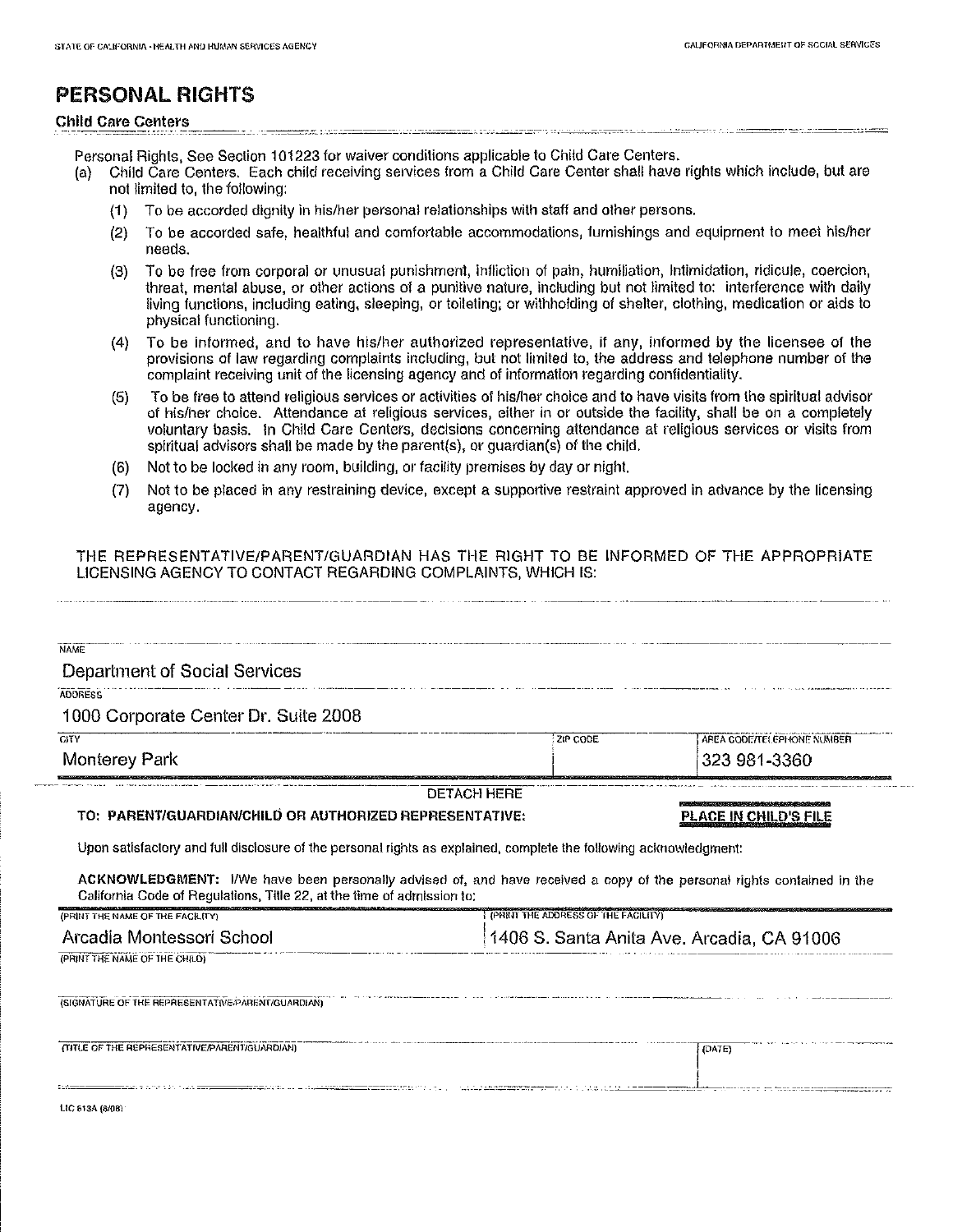# Arcadia Montessori School **Driveway Safety Policy**

It is for the safety of our children and others that we have implemented the following safety policy. Please sign below that you have read, understand and will abide to this policy.

- . The driveway is expressly for dropping off and picking up children only. If you are here for any other business, please park on the street.
- \* Please use dark walk way located on the north side of driveway.
- The driveway is a PHONE•FREE area. You may NOT use your phone while In the driveway.
- Drive slowly and carefully while watching for other childrenipedestriane.
- Pull all the way forward to allow others behind to pull in.
- Do not leave your car running in the driveway. It must be off befona you exit.
- Please keep all children close to you at all times.
- NEVER leave children unattended In the car.
- NEVER leave valuables visible in your car. Make sena your car is looked.
- If you are in FRONT of the hedge you may got out of your car.
- if you are behind the hedge, please STAY in your car until the car in front of you exits. Then pull all the way forward.
- When you exit your oar or you are walking to the school, please use the walkway on the north aide of the driveway.
- Please 00 NOT walk between cars or on the driveway.

have read and agree to the above policy.

x

Thank for your understanding and cooperation in working together to keep your children safe.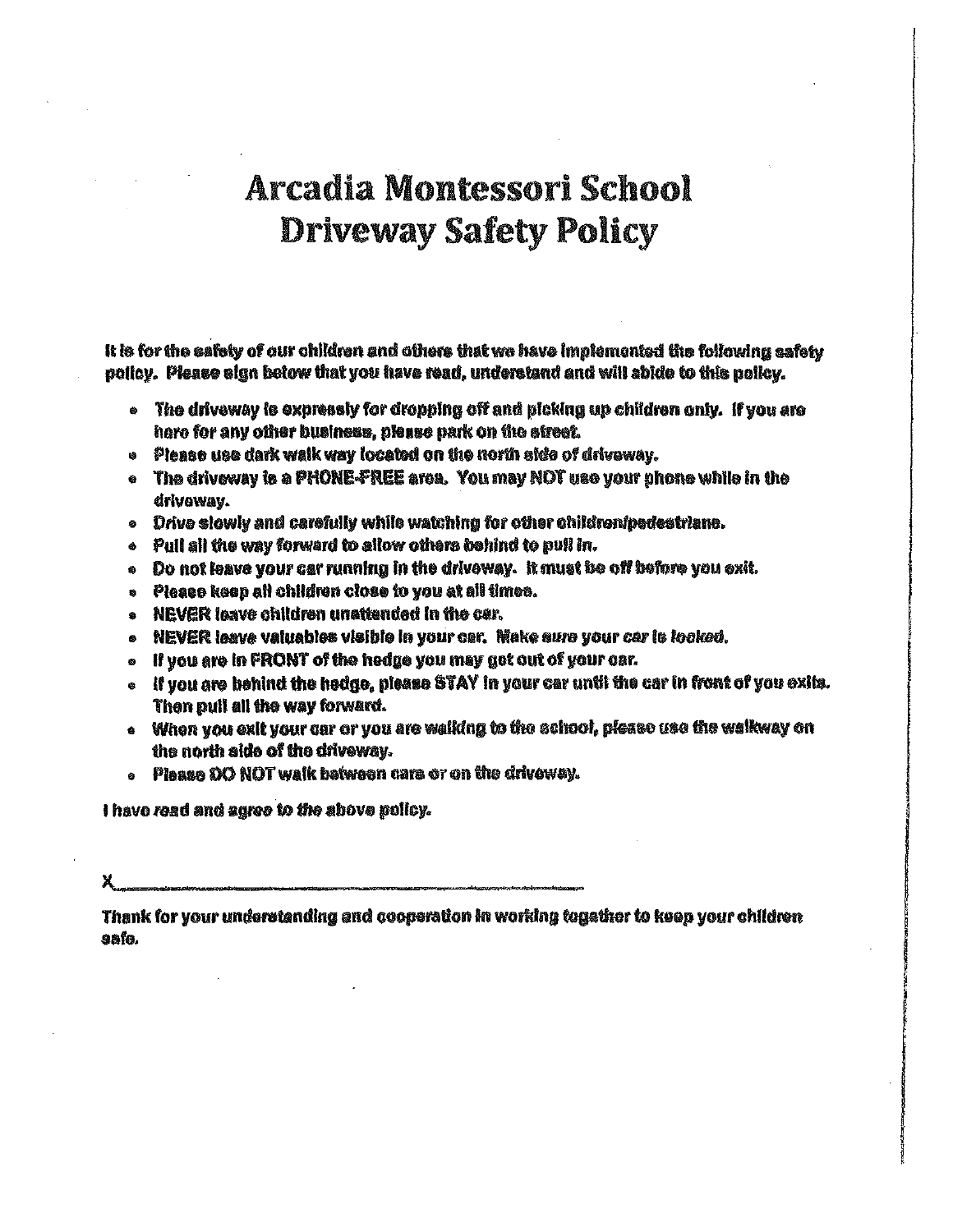## Methodist Hospital Consent to Treatment

We, the undersigned, parents(s) of  $\frac{1}{2}$  a minor, do hereby consent to any X-ray examination, anesthetic, medical, or surgical diagnosis or treatment and hospital service that may be rendered to said minor, by the Emergency Room Physician. It is understood that this consent is given in advance of any specific diagnosis or treatment begin required, but is given to encourage said physician(s) to exercise his/her best judgement as to requirement of such diagnosis or treatment.

This authorization is given pursuant to the provisions of Section 25.8 of the Civil Code of California

| Parent           |  |
|------------------|--|
| Parent           |  |
|                  |  |
| Known allergies: |  |

Known medical problems: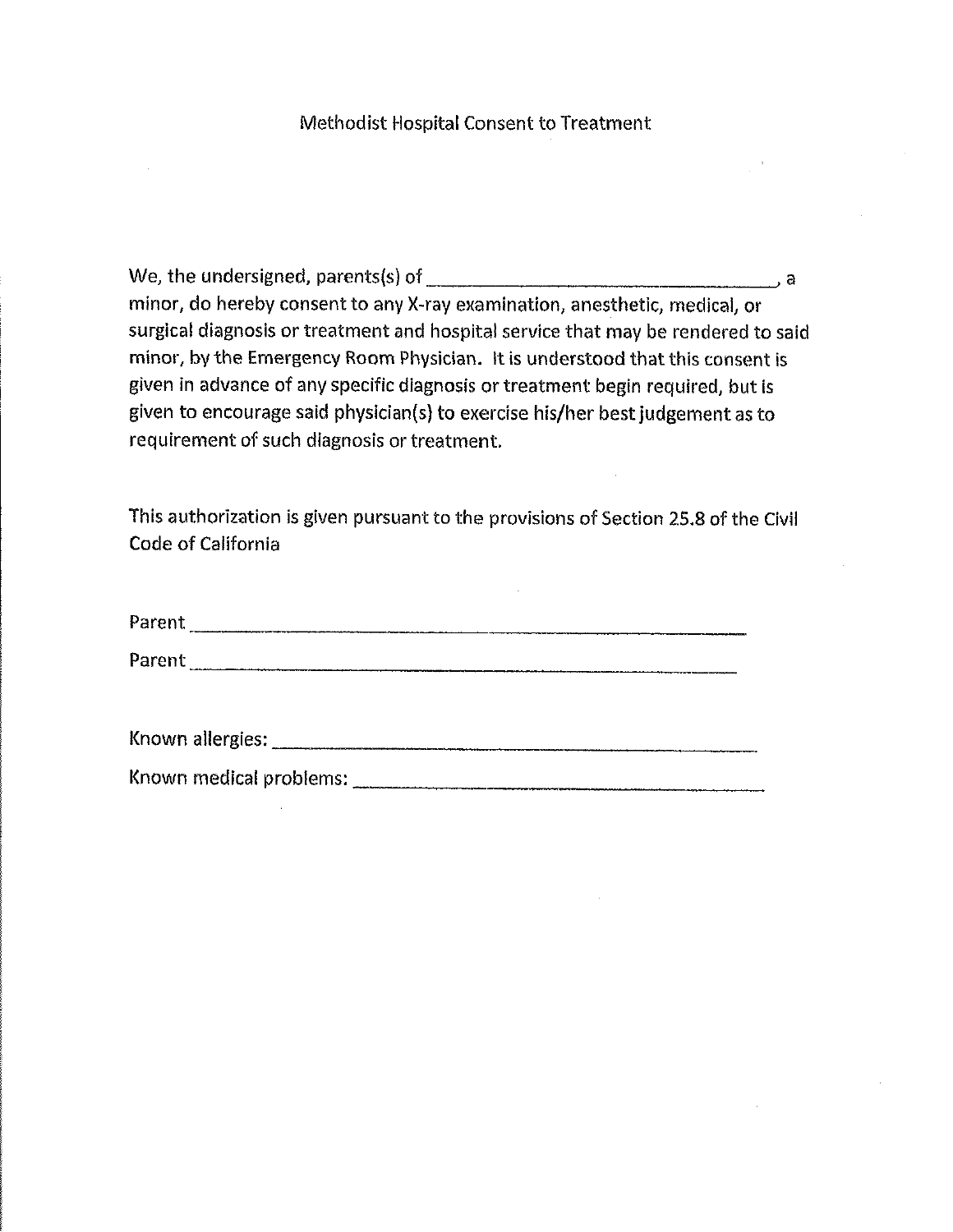# Arcadia Montessori School

#### Dear Parents,

In an effort to improve communication between you and the staff of Arcadia Montessori School during a time of emergency, we have implemented an Emergency Response System. In order for you to have Information regarding the school's status of operation, please provide us with your e-mail address. This will enable us to send you any emergency notification affecting our school. You will also be able to obtain information simply by going to the homepage of arcadiamontessorlschoolcom.

Please return this form with your contact information printed in the space below.

| Child's name |  |
|--------------|--|
|              |  |

| Primary e-mail |  |
|----------------|--|
|                |  |

Alternate e-mail

Thank you, again, for your cooperation and understanding.

Sincerely,

Cheryl Roberts **Director**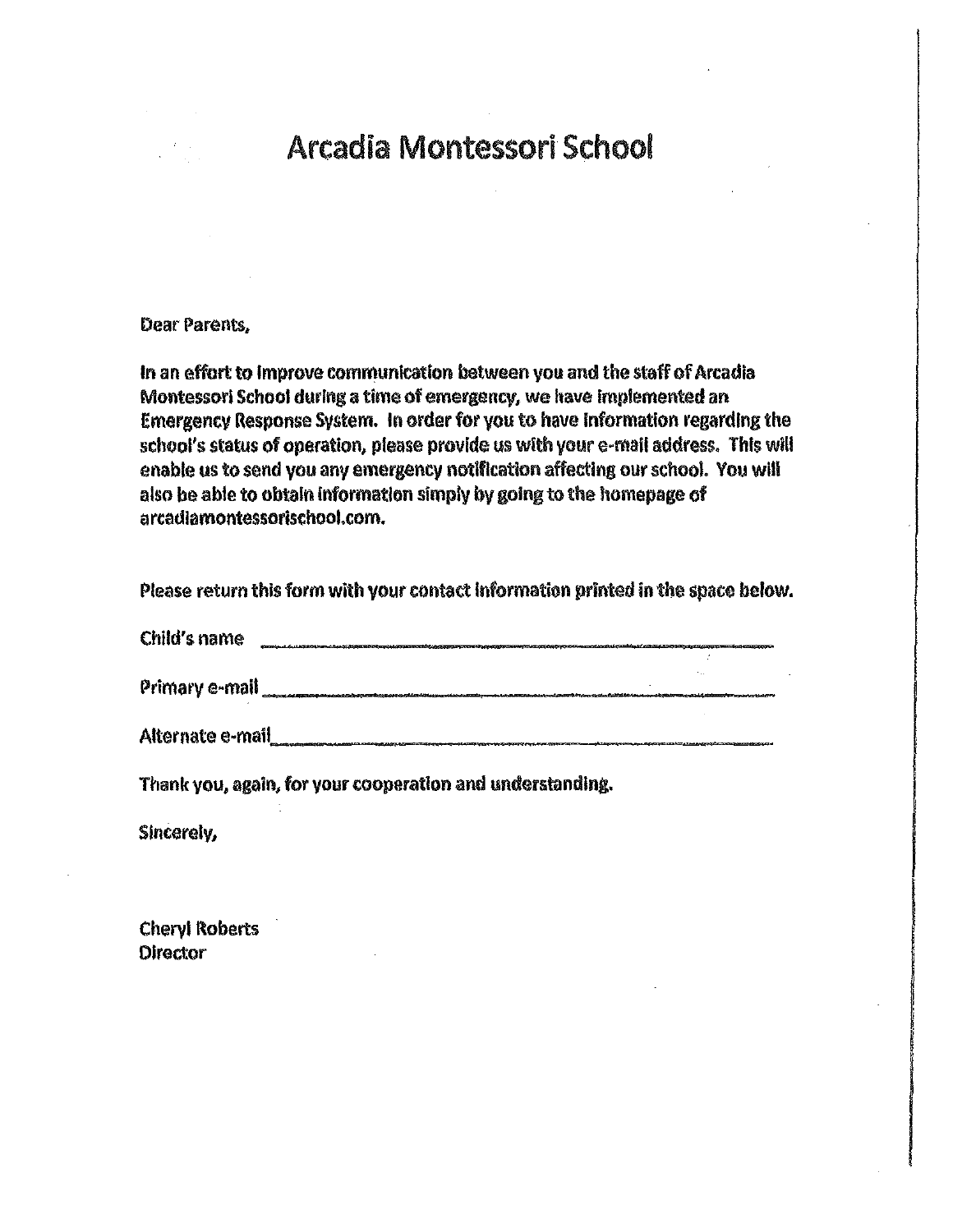### PARENT CONSENT FOR ADMINISTRATION OF MEDICATIONS AND MEDICATION CHART

NOTE: Regulation Section 101221 requires the following information be on file.

| ----------<br><br>----------------<br>The country was a control of the country of the country of the country of the country of the country of the country of the country of the country of the country of the country of the country of the country of the country o | _______         |                   |
|----------------------------------------------------------------------------------------------------------------------------------------------------------------------------------------------------------------------------------------------------------------------|-----------------|-------------------|
| CHILD CARE CENTER NAME:                                                                                                                                                                                                                                              | LICENSE NUMBER: | DATE:             |
| -Arcadia Montessori School                                                                                                                                                                                                                                           | 1918019186      |                   |
|                                                                                                                                                                                                                                                                      |                 | _________________ |

#### PARENT'S INSTRUCTIONS:

- 1. All prescription and nonprescription medications shall be maintained with the child's name and shall be dated.
- 2. Prescription and nonprescription medications must be stored in the original bottle with unaltered label. Medications requiring refrigeration must be properly stored.
- 3. Prescription and nonprescription medication shall be administered in accordance with the label directions.
- 4. Written consent must be provided from the parent, permitting child care facility personnel to administer medications to the child. Instructions shall not conflict with the prescription label or product label directions.

| <b>CHILD'S NAME</b><br>DATE OF BIRTH |  |
|--------------------------------------|--|
| <b>MEDICATION NAME</b><br>OOSAGE     |  |

I authorize child care personnel to assist in the administration of medications described above to the child named above for the following medical condition/s:

| From _              | to l<br><b>BEGINNING DATE</b> | at<br><b>ENDING DATE</b>                                                         | <b>TIME OF DAY</b> | daily while in attendance. |
|---------------------|-------------------------------|----------------------------------------------------------------------------------|--------------------|----------------------------|
| PARENT'S SIGNATURE: |                               |                                                                                  |                    | DATE:                      |
|                     |                               | <b>MEDICATION CHART</b><br><b>Staff Documentation of Medicine Administration</b> |                    |                            |
| <b>DATE</b>         | <b>TIME GIVEN</b>             | STAFF SIGNATURE                                                                  |                    |                            |
| DATE                | <b>TIME GIVEN</b>             | <b>STAFF SIGNATURE</b>                                                           |                    |                            |
| DATE                | <b>TIME GIVEN</b>             | <b>STAFF SIGNATURE</b>                                                           |                    |                            |
| DATE                | <b>TIME GIVEN</b>             | STAFF SIGNATURE                                                                  |                    |                            |
| DATE                | <b>TIME GIVEN</b>             | STAFF SIGNATURE                                                                  |                    |                            |

#### Upon completion, return medicine to parent or destroy, and place form in child's record.

| The company's contract to the company's                                                                                                                                                                                                                |             |
|--------------------------------------------------------------------------------------------------------------------------------------------------------------------------------------------------------------------------------------------------------|-------------|
|                                                                                                                                                                                                                                                        |             |
| <b>PERSONAL PROPERTY</b>                                                                                                                                                                                                                               |             |
| <b>STAFF</b>                                                                                                                                                                                                                                           | <b>DATE</b> |
| $v = 1$<br>___<br><b>The construction of the construction of the second construction of the construction of the construction of the construction of the construction of the construction of the construction of the construction of the constructi</b> |             |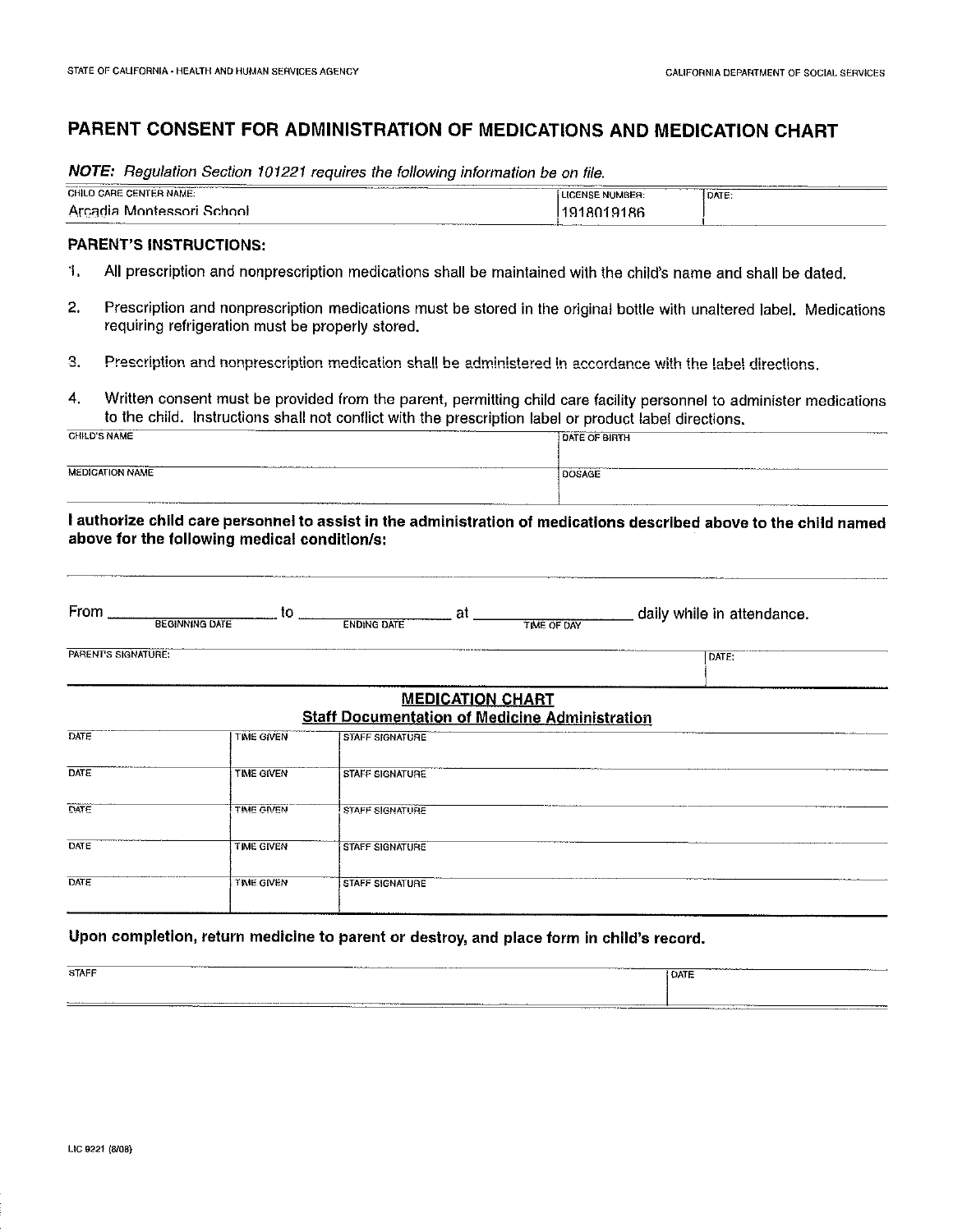1406 S. Santa Anita Avenue Arcadia, CA 91006 (626)447-3513

# EXTENDED DAY CARE AGREEMENT

For

I request the enrollment of my child(ren) in the Extended Day Care (EDC) program according to the schedule I have chosen below. I understand and agree that these charges are to be paid according to the enclosed schedule of charges.

\*\*\*\*\*\*\*\*\*\*\*\*\*\*\*\*\*\*\*\*\*\*\*\*\*\*\*\*\*\*\*\*\*\*\*\*\*\*\*\*\*\*\*\*\*\*\*\*\*\*\*\*\*\*\*\*\*\*\*\*\*\*\*\*\*\*\*\*\*\*\*\*\*\*\*\*\*\*\*\*\*\*\*\*\*\*\*\*\*\*\*\*\*\*\*\*\*\*\*\*\*\*\*\*\*\*\*\*\*\*\*\*\*\*\*\*\*\*\*\*

#### **SCHEDULE A**

| Pick up by        | Monthly charge |
|-------------------|----------------|
| $3:00$ pm         | \$150          |
| $4:00 \text{ pm}$ | \$250          |
| $5:00$ pm         | \$350          |
| $6:00 \text{ pm}$ | \$450          |

#### SCHEDULE B

Hourly rate: \$8.00 per hour or any portion of an hour

Each afternoon, fractions of an hour cost the same as a full hour \*\*\*lc\*\*\* \*\*\*\*\*\*\*\*\*\*\*\*\*\*\*\*\*\*\*\*\*\*\*\*\*\*\*\*\*\*\*\*\*\*\*\*\* \*\*\*\*\*\*\*\*\*\*\*\*\*\*\*\*\*\*\*\*\*\*\*\*\*\*\*\*\*\*\*\*\*\*\*\*\*\*\*\* \*\*\*\*\*\*\*\*\*\*\*\*\*\*\*\*\*\*\* \*\*\*\*\*\*\*\*\*\*\*\*\*\*\*\*\*

Further, I understand that the FIRST time my child is not picked up by 6:00 pm, there will be an additional charge of \$25 per quarter hour, per child. All subsequent late charges will be at the rate of \$25 per quarter hour per child. THERE IS NO GRACE PERIOD. I understand that if my child is absent for two consecutive weeks or more, the EDC amount paid in advance will be credited to my account.

All children without a signed EDC agreement will be enrolled at the rate of \$8.00 for each hour or fraction thereof.

| Date |  | Parent Signature |
|------|--|------------------|
|------|--|------------------|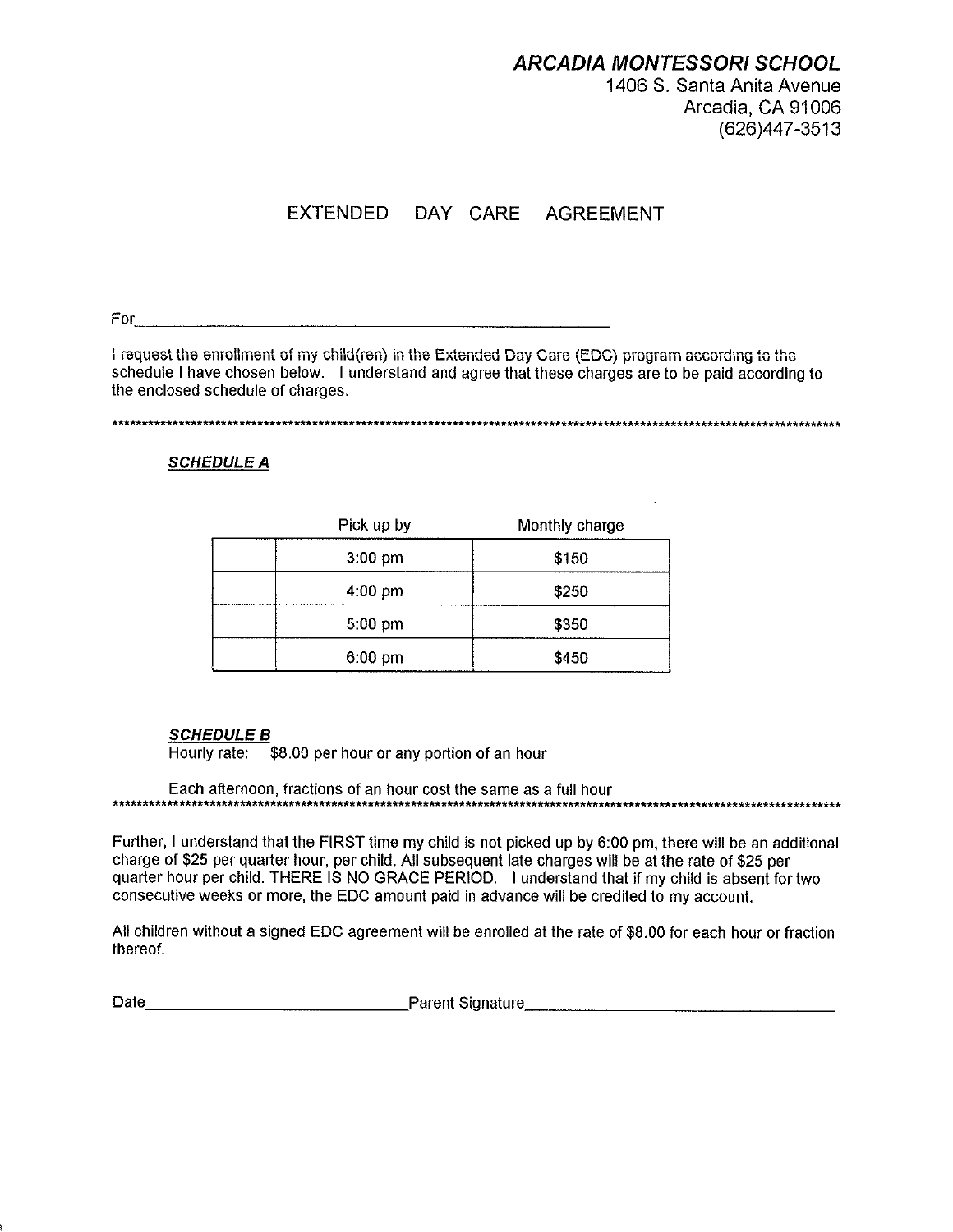1406 South Santa Anita Avenue\_ Arcadia, California 91006 \_(626) 447-3513

### TUITION PAYMENT AGREEMENT- Primary (2-4 1/2 years old)

| For                                                                                                                                                                                                                               |           |                                                                                                                           |     |    | Starting Date                 |              |             |                              |
|-----------------------------------------------------------------------------------------------------------------------------------------------------------------------------------------------------------------------------------|-----------|---------------------------------------------------------------------------------------------------------------------------|-----|----|-------------------------------|--------------|-------------|------------------------------|
| I/We enroll the above named child (ren) in the ARCADIA MONTESSORI SCHOOL, according to the current school<br>policies. In consideration of enrollment, I/We agree to pay tuition according to the following terms and conditions: |           |                                                                                                                           |     |    |                               |              |             |                              |
| <b>ANNUAL TUITION</b>                                                                                                                                                                                                             |           |                                                                                                                           |     |    |                               |              |             |                              |
|                                                                                                                                                                                                                                   |           | Proration for <u>equal</u> child (ren) entering school on above date,                                                     |     |    |                               |              |             |                              |
|                                                                                                                                                                                                                                   |           |                                                                                                                           |     |    |                               |              |             |                              |
| $\Box$                                                                                                                                                                                                                            |           | ANNUAL PAYMENT PLAN                                                                                                       |     |    |                               |              |             |                              |
|                                                                                                                                                                                                                                   |           | \$ 9,880.00 payable on or before September 1, 2022                                                                        |     |    |                               |              |             |                              |
| $\Box$                                                                                                                                                                                                                            |           | SEMI-ANNUAL PAYMENT PLAN                                                                                                  |     |    |                               |              |             |                              |
|                                                                                                                                                                                                                                   |           | \$____ 4990.00 _________________ payable on or before September 1, 2022 and                                               |     |    |                               |              |             |                              |
|                                                                                                                                                                                                                                   |           | 4990.00 ___________________ payable on or before January 1, 2023                                                          |     |    |                               |              |             |                              |
|                                                                                                                                                                                                                                   |           |                                                                                                                           |     |    |                               |              |             |                              |
| $\Box$                                                                                                                                                                                                                            |           | <b>MINIMUM PAYMENT PLAN</b><br>Payments of the following minimum amounts (or more) are DUE ON THE FIRST DAY OF EACH MONTH |     |    |                               |              |             |                              |
|                                                                                                                                                                                                                                   |           | $\_10$ equal payments of $\_$1,008.00$ and one (1) payment of $\_$ -\$-0- as follows:                                     |     |    |                               |              |             |                              |
|                                                                                                                                                                                                                                   |           |                                                                                                                           |     |    |                               |              |             |                              |
| <b>SEP</b>                                                                                                                                                                                                                        | 1.        | $$-1008.00-$                                                                                                              | JAN |    |                               |              |             |                              |
| OCT                                                                                                                                                                                                                               | $1 \quad$ | $$-1008.00-$                                                                                                              | FEB | 1. | $$-1008.00-$<br>1 \$-1008.00- | APR<br>MAY 1 | $1 -$       | $$-1008.00-$<br>$$-1008.00-$ |
| NOV.                                                                                                                                                                                                                              | $1 \quad$ | $$-1008.00-$                                                                                                              | MAR | 1  | $$-1008.00-$                  | JUN          | $\mathbf 1$ | $$-1008.00-$                 |
| DEC.                                                                                                                                                                                                                              | 1.        | $$-1008.00-$                                                                                                              |     |    |                               |              |             |                              |

Tuition is an ANNUAL FEE based on the number of school days, according to the current school calendar, from mid-September to mid-June. Tuition is pro-rated on a daily basis when a child is enrolled after the beginning of the school year or withdrawn before the end of the year, based on the actual number of days of enrollment. TWENTY (20) SCHOOL DAYS WRITTEN NOTICE IS REQUIRED TO WITHDRAW A CHILD FROM SCHOOL. When written notice is received, children may attend school and tuition will be charged through the following twenty (20) school days. Tuition which has been paid in advance for days past that time will be refunded. THERE IS NO REDUCTION OF TUITION WHEN A CHILD IS ABSENT FROM SCHOOL OR IF A CHILD IS WITHDRAWN AFTER APRIL 15th.

A late fee of \$10.00 will be charged on any invoice not paid by the fifteenth of the month. Interest at the rate of 1% per month will be charged on any account past due. A \$25.00 CHARGE WILL BE MADE FOR ANY CHECK RETURNED BY THE BANK.

I/We agree to the payment of tuition under the terms and conditions of the plan selected above, and further agree to pay all costs (including attorney's fees) necessary to affect your collection of the tuition we have agreed to pay herein.

I/We have read this Tuition Payment Agreement and have received a true copy.

ARCADIA MONTESSORI SCHOOL signature(s) of Parent(s) or

Guardian(s) Responsible for Payment

reyl Kolierto Date:  $09-1-22$ 

Address

SCHOOL COPY

City ZIP ZIP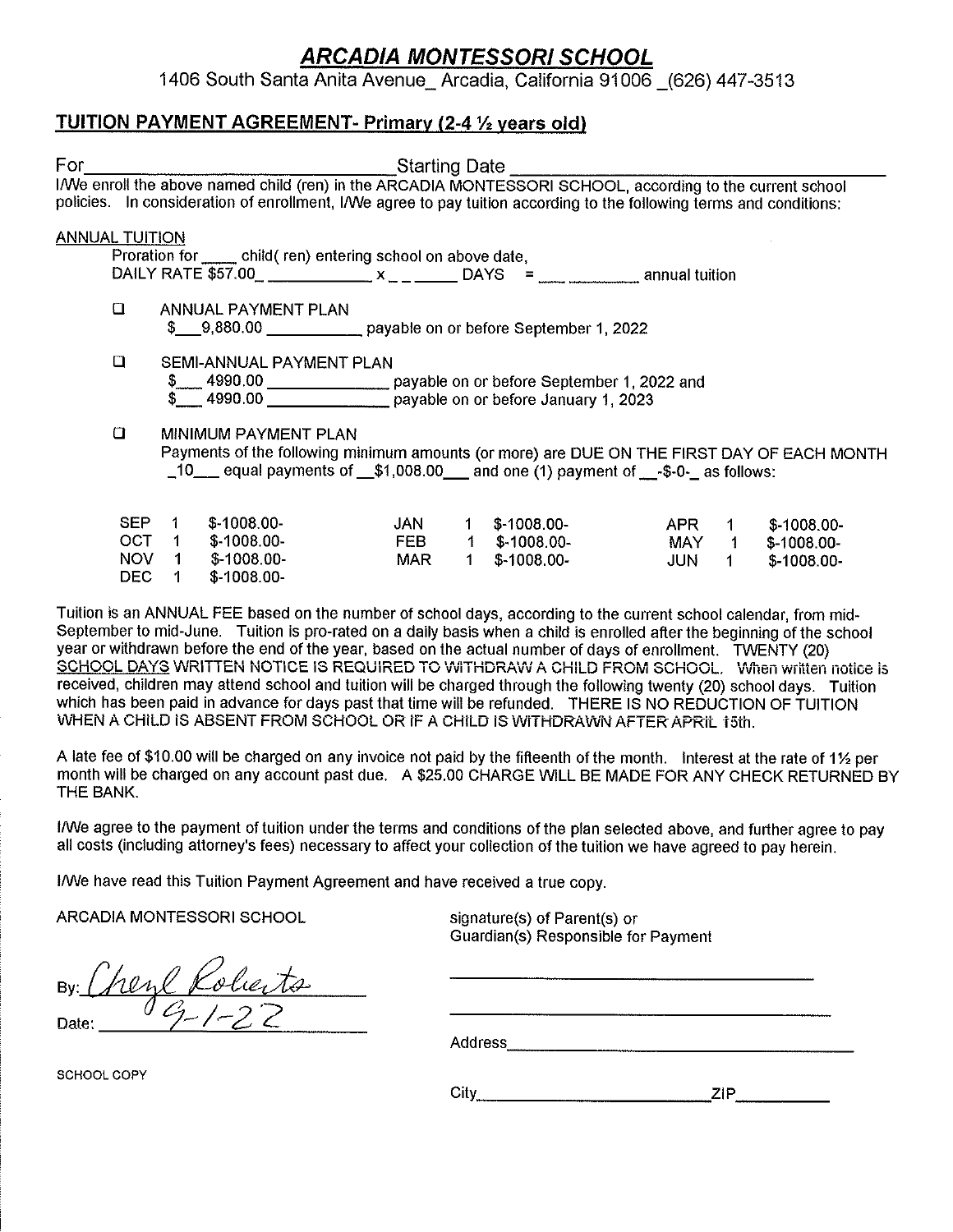1406 South Santa Anita Avenue\_ Arcadia, California\_ 91006 \_ (626) 447-3513

#### TUITION PAYMENT AGREEMENT- Pre Kindergarten-Kindergarten (4 %-6 years old)

| For                   |                                    |                              |                                                                 |                          |             | Starting Date and the starting of the starting of the starting of the starting of the starting of the starting                                                                                                                    |                     |                      |                                                                                            |
|-----------------------|------------------------------------|------------------------------|-----------------------------------------------------------------|--------------------------|-------------|-----------------------------------------------------------------------------------------------------------------------------------------------------------------------------------------------------------------------------------|---------------------|----------------------|--------------------------------------------------------------------------------------------|
|                       |                                    |                              |                                                                 |                          |             | I/We enroll the above named child (ren) in the ARCADIA MONTESSORI SCHOOL, according to the current school<br>policies. In consideration of enrollment, I/We agree to pay tuition according to the following terms and conditions: |                     |                      |                                                                                            |
| <b>ANNUAL TUITION</b> |                                    |                              | Proration for ______ child (ren) entering school on above date, |                          |             |                                                                                                                                                                                                                                   |                     |                      |                                                                                            |
|                       | $\Box$                             |                              | ANNUAL PAYMENT PLAN                                             |                          |             | \$ __10,180.00 _ _ _ _ _ payable on or before September 1, 2022                                                                                                                                                                   |                     |                      |                                                                                            |
|                       | $\Box$                             |                              | SEMI-ANNUAL PAYMENT PLAN                                        |                          |             | \$___ 5,140.00 __________________ payable on or before September 1, 2022 and<br>\$ 5,140.00 payable on or before January 1, 2023                                                                                                  |                     |                      |                                                                                            |
|                       | 0                                  |                              | MINIMUM PAYMENT PLAN                                            |                          |             | $\_10$ equal payments of $\_ $1038.00.00$ and one (1) payment of $- $-0-$ as follows:                                                                                                                                             |                     |                      | Payments of the following minimum amounts (or more) are DUE ON THE FIRST DAY OF EACH MONTH |
|                       | <b>SEP</b><br>OCT.<br>NOV.<br>DEC. | $\overline{1}$<br>$\ddot{1}$ | $$-1038.00-$<br>1 \$-1038,00-<br>1 \$-1038.00-<br>$$-1038.00-$  | JAN<br><b>FEB</b><br>MAR | $\mathbf 1$ | $1$ \$-1038.00-<br>$1$ \$-1038.00-<br>$$-1038.00-$                                                                                                                                                                                | APR<br>MAY 1<br>JUN | $1 -$<br>$\mathbf 1$ | $$-1038.00-$<br>\$-1038.00-<br>$$-1038.00-$                                                |

Tuition is an ANNUAL FEE based on the number of school days, according to the current school calendar, from mid-September to mid-June. Tuition is pro-rated on a daily basis when a child is enrolled after the beginning of the school year or withdrawn before the end of the year, based on the actual number of days of enrollment. TWENTY (20) SCHOOL DAYS WRITTEN NOTICE IS REQUIRED TO WITHDRAW A CHILD FROM SCHOOL. When written notice is received, children may attend school and tuition will be charged through the following twenty (20) school days. Tuition which has been paid in advance for days past that time will be refunded. THERE IS NO REDUCTION OF TUITION WHEN A CHILD IS ABSENT FROM SCHOOL OR IF A CHILD IS WITHDRAWN AFTER APRIL 15th.

A late fee of \$10.00 will be charged on any invoice not paid by the fifteenth of the month. Interest at the rate of 1% per month will be charged on any account past due. A \$25.00 CHARGE WILL BE MADE FOR ANY CHECK RETURNED BY THE BANK.

I/We agree to the payment of tuition under the terms and conditions of the plan selected above, and further agree to pay all costs (including attorney's fees) necessary to affect your collection of the tuition we have agreed to pay herein.

I/We have read this Tuition Payment Agreement and have received a true copy.

ARCADIA MONTESSORI SCHOOL signature(s) of Parent(s) or

Guardian(s) Responsible for Payment

By: Cherryl Roberts Date:

Address **Container and Container and Container and Container and Container and Container and Container and Container** 

SCHOOL COPY

City ZIP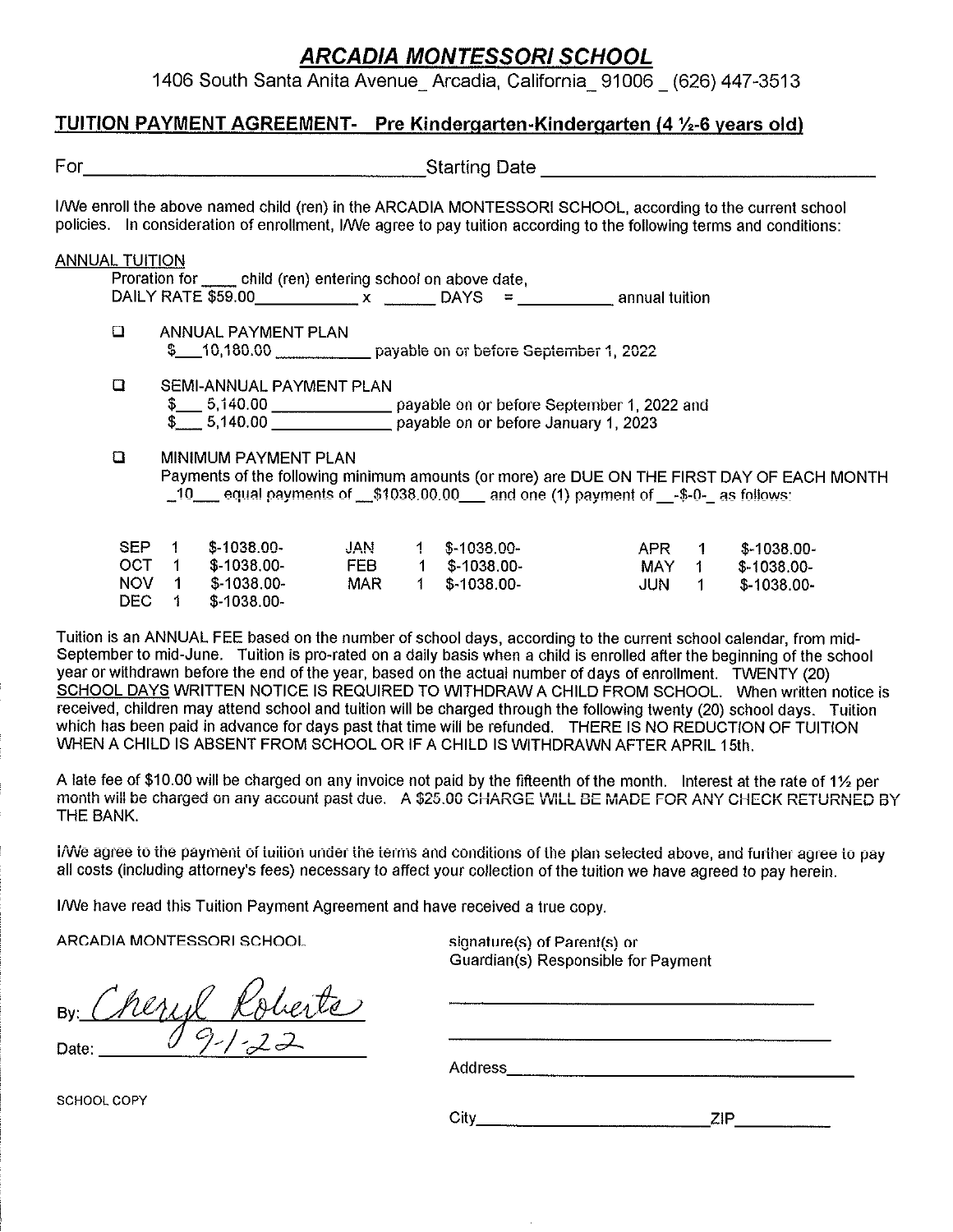# ARCADIA MONTESSORI SCHOOL (626) 447-3513 2022-2023 SCHOOL YEAR CALENDAR

|                              | <b>SEP</b><br>12 | 13                      | 14                         | 15                         | 16             |  |
|------------------------------|------------------|-------------------------|----------------------------|----------------------------|----------------|--|
| 1 <sup>ST</sup> SCHOOL MONTH | 19               | 20                      | 21                         | 22                         | 23             |  |
| (Sep 12-Oct 7)               | 26               | 27                      | 28                         | 29                         | 30             |  |
| <b>TUITION #1</b>            | 3<br><b>OCT</b>  | 4                       | 5                          | 6                          | 7              |  |
|                              | 10               | 11                      | 12                         | 13                         | 14             |  |
| 2 <sup>nd</sup> SCHOOL MONTH | 17               | 18                      | 19                         | 20                         | 21             |  |
| (Oct 10-Nov 4)               | 24               | 25                      | 26                         | 27                         | 28             |  |
| <b>TUITION #2</b>            | 31               | NOV <sub>1</sub>        | $\overline{2}$             | 3                          | 4              |  |
|                              | 7                | 8                       | 9                          | 10                         | 11             |  |
| 3rd SCHOOL MONTH             | 14               | 15                      | 16                         | 17                         | 18             |  |
| (Nov 7-Dec 2)                | 21               | 22                      | 23                         | 24                         | 25             |  |
| <b>TUITION #3</b>            | 28               | 29                      | 30                         | <b>DEC</b><br>$\mathbf{1}$ | $\overline{2}$ |  |
|                              | 5                | 6                       | $\overline{7}$             | 8                          | 9              |  |
| 4 <sup>th</sup> SCHOOL MONTH | 12               | 13                      | 14                         | 15                         | 16             |  |
| (Dec 5-Dec 30)               | 19               | 20                      | 21                         | 22                         | 23             |  |
| <b>TUITION #4</b>            | 26               | 27                      | 28                         | 29                         | 30             |  |
|                              | 2<br><b>JAN</b>  | $\overline{\mathbf{3}}$ | 4                          | 5                          | 6              |  |
| 5TH SCHOOL MONTH             | 9                | 10                      | 11                         | 12                         | 13             |  |
| (Jan 2-Jan 27)               | 16               | 17                      | 18                         | 19                         | 20             |  |
| <b>TUITION #5</b>            | 23               | 24                      | 25                         | 26                         | 27             |  |
|                              | 30               | 31                      | $\mathbf{1}$<br><b>FEB</b> | $\overline{2}$             | 3              |  |
| 6 <sup>th</sup> SCHOOL MONTH | 6                | $\overline{7}$          | 8                          | 9                          | 10             |  |
| (Jan 30-Feb 24)              | 13               | 14                      | 15                         | 16                         | 17             |  |
| <b>TUITION #6</b>            | 20               | 21                      | 22                         | 23                         | 24             |  |
|                              | 27               | 28                      | MAR 1                      | $\overline{2}$             | 3              |  |
| 7 <sup>th</sup> SCHOOL MONTH | 6                | $\overline{7}$          | 8                          | 9                          | 10             |  |
| (Feb 27-Mar 24)              | 13               | 14                      | 15                         | 16                         | 17             |  |
| <b>TUITION #7</b>            | 20               | 21                      | 22                         | 23                         | 24             |  |
|                              | 27               | 28                      | 29                         | 30                         | 31             |  |
| 8 <sup>th</sup> SCHOOL MONTH | 3<br><b>APR</b>  | 4                       | 5                          | 6                          | 7              |  |
| (Mar 27-Apr 21)              | 10               | 11                      | 12                         | 13                         | 14             |  |
| <b>TUITION #8</b>            | 17               | 18                      | 19                         | 20                         | 21             |  |
|                              | 24               | 25                      | 26                         | 27                         | 28             |  |
| 9TH SCHOOL MONTH             | MAY 1            | $\overline{2}$          | 3                          | 4                          | 5              |  |
| (Apr 24-May 19)              | 8                | 9                       | 10                         | 11                         | 12             |  |
| <b>TUITION #9</b>            | 15               | 16                      | 17                         | 18                         | 19             |  |
|                              | 22               | 23                      | 24                         | 25                         | 26             |  |
| 10THSCHOOLMONTH              | 29               | 30                      | 31                         | JUN <sub>1</sub>           | $\overline{2}$ |  |
| (May 22-June 16)             | 5                | 6                       | $\overline{7}$             | 8                          | 9              |  |
| <b>TUITION #10</b>           | 12               | 13                      | 14                         | 15                         | 16             |  |

SUMMER SCHOOL SESSION 1 - June 19, 2023 - July 28, 2023 SUMMER SCHOOL SESSION 2 —July 31, 2023 — September 1, 2023 Holiday - School is Closed Parent Conferences Forms: November 7, 2022/March 13, 2023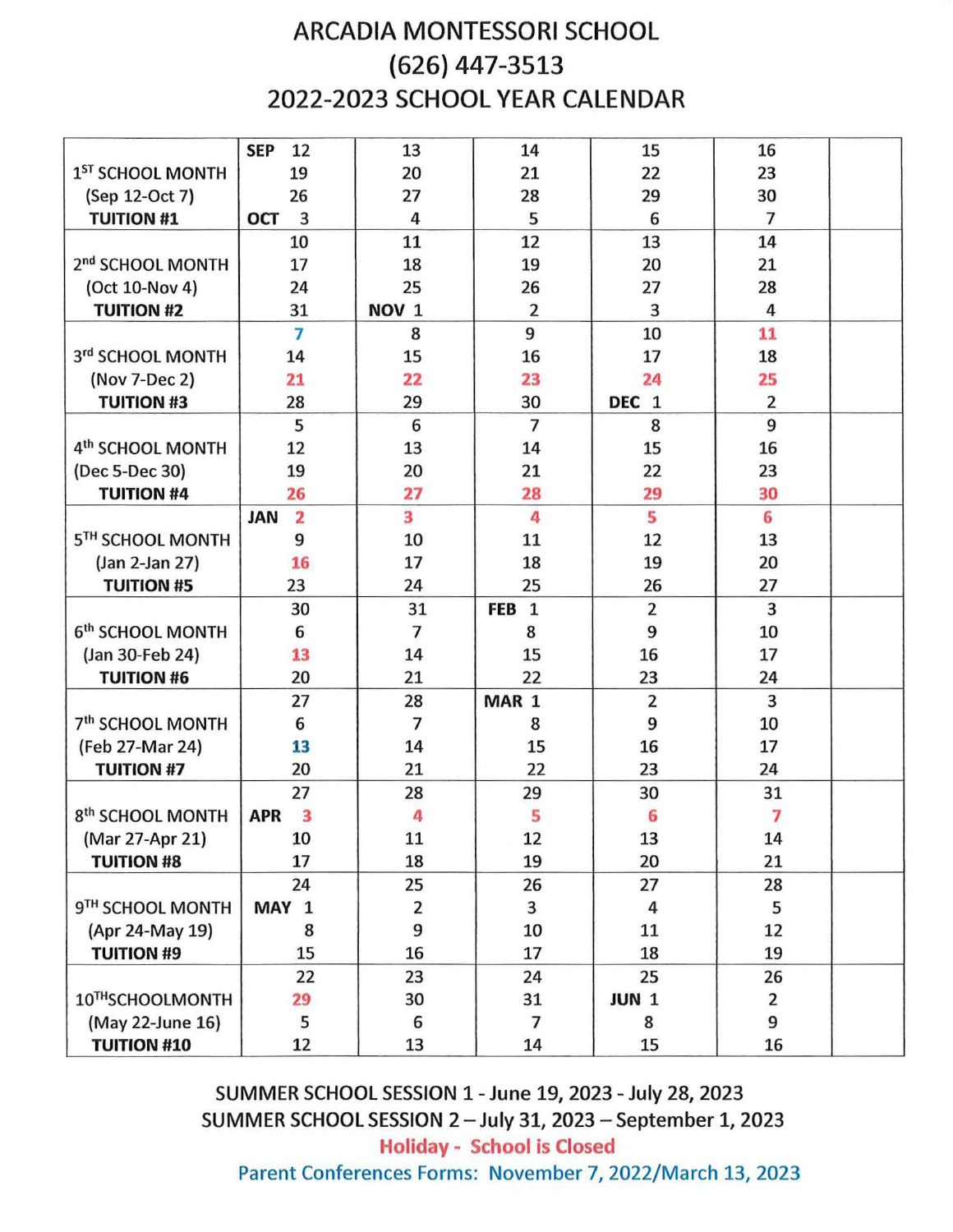# Arcadia Montessori School

As the parent of  $\qquad \qquad$ read and understand all forms (including the Parent Handbook) received from Arcadia Montessori School.

Parents Signature

Date